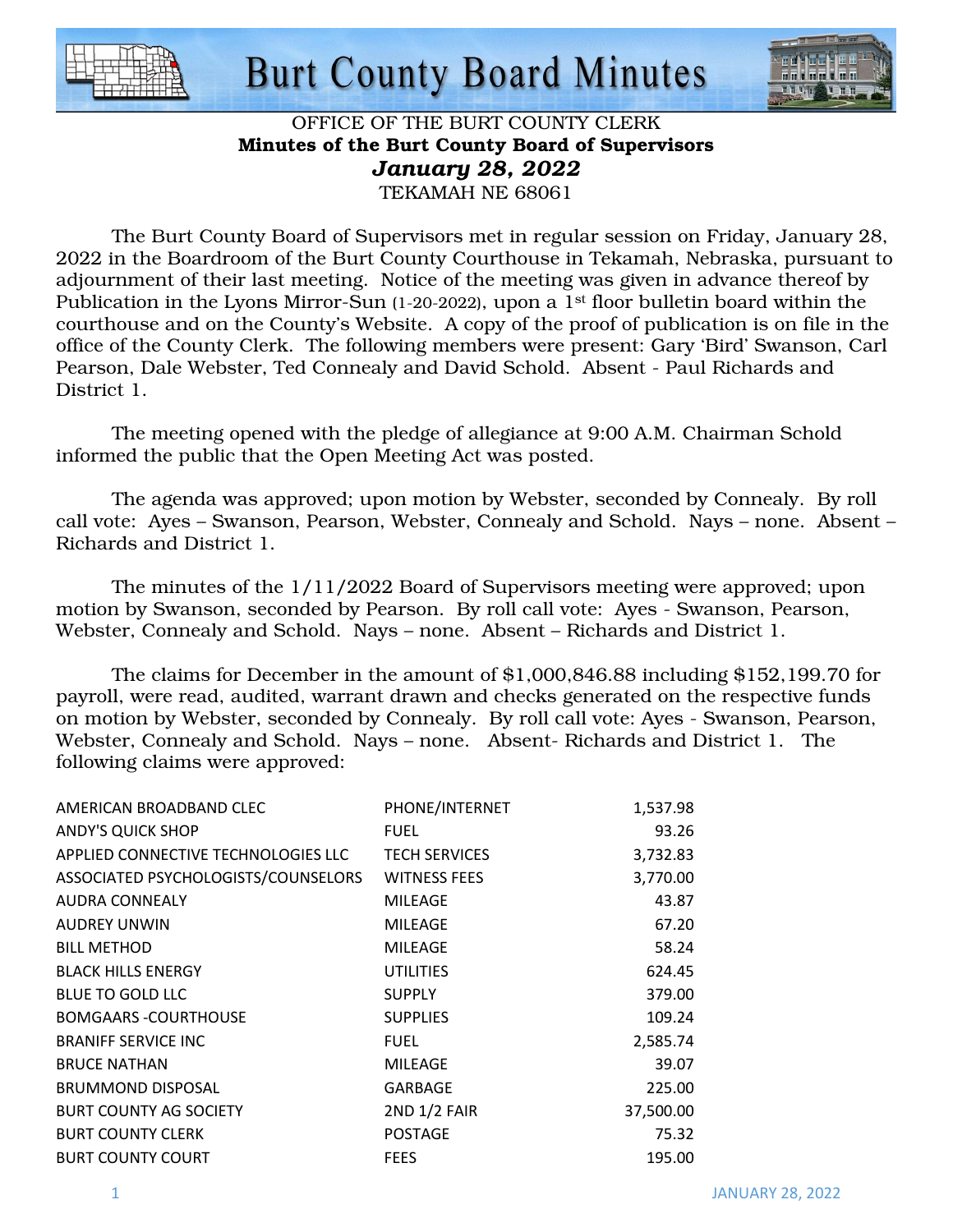



| <b>BURT COUNTY DISTRICT COURT</b>        | <b>FEES</b>              | 179.00     |
|------------------------------------------|--------------------------|------------|
| <b>BURT COUNTY PUBLIC POWER DIST</b>     | <b>UTILITIES</b>         | 296.04     |
| <b>BURT COUNTY SHERIFF</b>               | <b>EXPENSE</b>           | 410.50     |
| <b>BURT COUNTY TREASURER</b>             | <b>FUNDS TRANSFER</b>    | 260,000.00 |
| <b>CANON FINANCIAL SERVICES</b>          | <b>COPIER</b>            | 27.09      |
| CASS PLUMBING & HVAC LLC                 | <b>SERVICES</b>          | 340.56     |
| <b>CENTURY LINK</b>                      | DATA/PHONE               | 336.37     |
| <b>CHARLEY CULL</b>                      | <b>MILEAGE</b>           | 80.64      |
| <b>CITY OF TEKAMAH</b>                   | <b>UTILITIES</b>         | 146.23     |
| <b>CLARK PEST AND TERMITE CONTROL</b>    | <b>QTRLY SERVICE</b>     | 70.00      |
| <b>CLASSIC CLEAN CARWASH</b>             | <b>EQUIP EXPENSE</b>     | 44.00      |
| <b>CLAYTON OLSEN</b>                     | <b>MILEAGE</b>           | 84.67      |
| <b>CONSTELLATION NEW ENERGY GAS DIV</b>  | <b>UTILITIES</b>         | 400.95     |
| <b>CRAIG BROKAW</b>                      | <b>MILEAGE</b>           | 24.64      |
| <b>CUBBY'S</b>                           | <b>FUEL</b>              | 848.71     |
| <b>DALE WEBSTER</b>                      | <b>CHECKING ROADS</b>    | 331.11     |
| <b>DANIEL VAUGHAN</b>                    | <b>UNIFORM</b>           | 96.30      |
| DAS STATE ACCOUNTING-CENTRAL FIN.        | <b>TELETYPE</b>          | 350.00     |
| DAS STATE ACCTG - CENTRAL FINANCE        | SOFTWARE                 | 185.28     |
| <b>DAVID SCHOLD</b>                      | <b>CHECKING ROADS</b>    | 331.70     |
| DAYS INN AND SUITES                      | <b>LODGING</b>           | 145.00     |
| <b>DECATUR EXPRESS</b>                   | <b>FUEL</b>              | 1,379.85   |
| <b>DODGE COUNTY</b>                      | PROBATION COST           | 3,260.34   |
| <b>DON JOHNSON</b>                       | <b>MILEAGE</b>           | 39.20      |
| <b>EAKES OFFICE PLUS</b>                 | <b>SUPPLIES</b>          | 321.50     |
| <b>EDMOND TALBOT</b>                     | <b>MEMBER DUES</b>       | 98.00      |
| <b>ESO SOLUTIONS, INC</b>                | <b>SUPPLIES</b>          | 850.00     |
| FAIRFIELD INN & SUITES BY MARRIOTT       | <b>LODGING</b>           | 344.85     |
| FIRST NATIONAL BANK OF OMAHA             | <b>EM/SHERIFF SUPPLY</b> | 1,846.53   |
| <b>FIRST NATIONAL BANK OMAHA CLERK 2</b> | <b>METAL DETECTOR</b>    | 4,395.00   |
| <b>FRANCES FRENCH</b>                    | <b>PRIOR SERVICE</b>     | 11.00      |
| <b>GARY SWANSON</b>                      | <b>CHECKING ROADS</b>    | 308.88     |
| <b>GREAT AMERICA FINANCIAL SVCS</b>      | INV 30878856             | 318.66     |
| HOPKINS LAW OFFICE, LLC                  | <b>ATTY FEES</b>         | 1,897.00   |
| <b>ILA DAVIS</b>                         | <b>PRIOR SERVICE</b>     | 18.00      |
| JACK'S UNIFORMS & EQUIPMENT              | <b>SUPPLIES</b>          | 1,363.14   |
| <b>JAN RASMUSSEN</b>                     | <b>MILEAGE</b>           | 70.20      |
| <b>JANE PAUL</b>                         | <b>OFFICE SUPPORT</b>    | 48.00      |
| <b>JAY HOVENDICK</b>                     | <b>MILEAGE</b>           | 53.76      |
| JAY W JOHNSON                            | <b>MILEAGE</b>           | 403.07     |
| <b>JENNIFER HANSEN</b>                   | <b>MILEAGE</b>           | 89.32      |
| JENNIFER WALKINGSTICK                    | <b>MEMBER DUES</b>       | 98.00      |
| <b>JOAN BUCY</b>                         | <b>MILEAGE</b>           | 2.80       |
| <b>JON HANSEN</b>                        | <b>MILEAGE</b>           | 17.92      |
| <b>JORDAN JOHNSON</b>                    | <b>MILEAGE</b>           | 1.12       |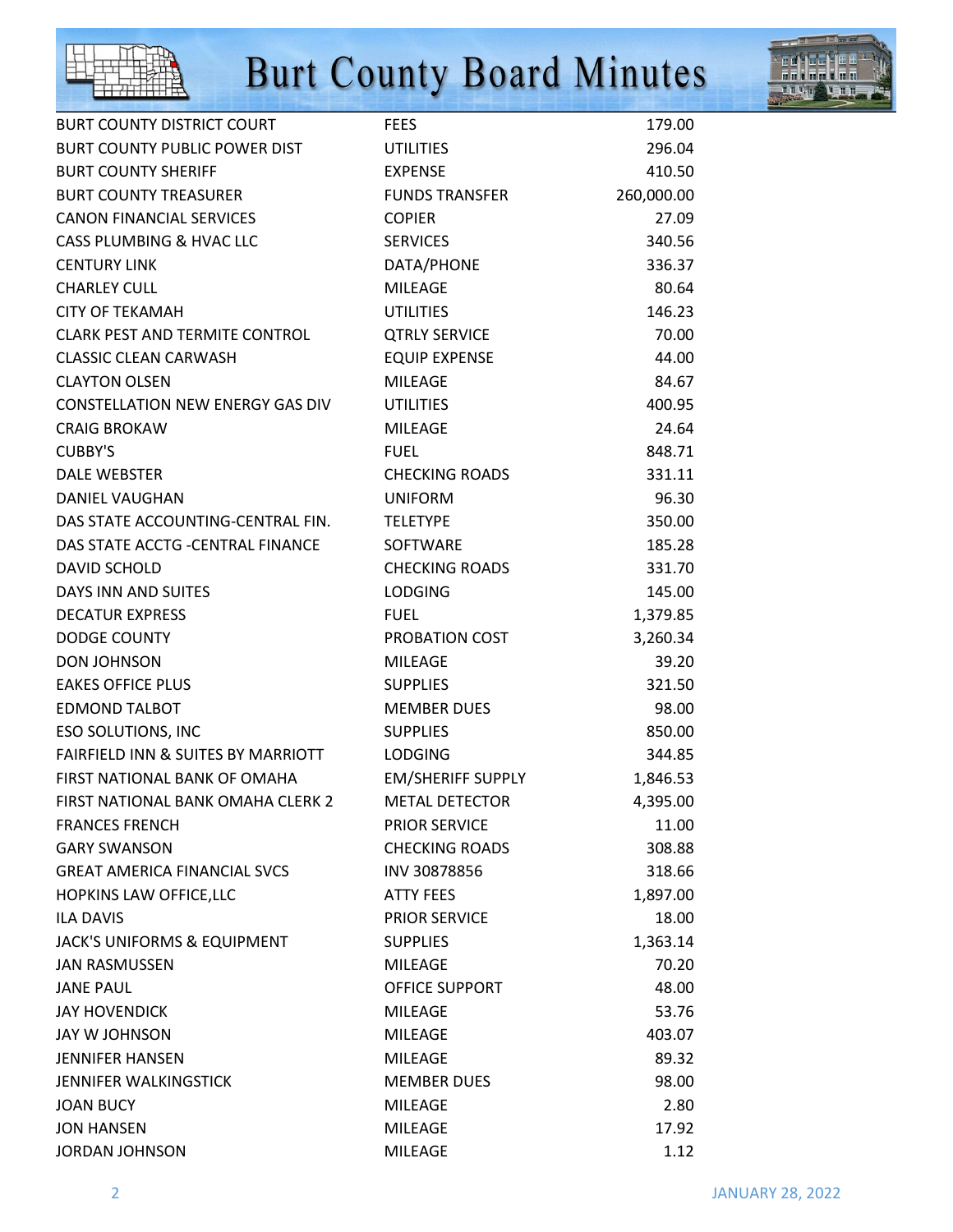



| JOSEPH M SMITH, ATTORNEY                  | <b>ATTY FEES</b>         | 475.00    |
|-------------------------------------------|--------------------------|-----------|
| <b>JURY DUTY</b>                          | <b>JURY DUTY</b>         | 4,468.80  |
| <b>KASSIE JENSEN</b>                      | <b>MILEAGE</b>           | 51.52     |
| <b>KATIE HART</b>                         | <b>MILEAGE</b>           | 17.55     |
| <b>KB'S MINI MART INC</b>                 | <b>FUEL</b>              | 980.97    |
| <b>LAUREEN CANARSKY</b>                   | <b>PRIOR SERVICE</b>     | 46.16     |
| LEE AGRI-MEDIA                            | <b>PUBLISHING</b>        | 452.89    |
| <b>LENA BECKNER</b>                       | <b>MILEAGE</b>           | 38.08     |
| <b>LEONARD CANARSKY</b>                   | <b>PRIOR SERVICE</b>     | 46.16     |
| <b>MARIE RAGER</b>                        | <b>PRIOR SERVICE</b>     | 115.40    |
| MICHELE QUICK                             | <b>COURTROOM</b>         | 118.22    |
| MID-AMERICAN BENEFITS INC                 | <b>INSURANCE</b>         | 263.50    |
| <b>MIPS INC</b>                           | <b>SOFTWARE</b>          | 2,360.82  |
| <b>MOCIC</b>                              | <b>DUES</b>              | 100.00    |
| <b>NACO PLANNING &amp; ZONING</b>         | <b>P&amp;Z 2022 DUES</b> | 40.00     |
| NE ASSOCIATION OF COUNTY ASSESSORS        | <b>2022 DUES</b>         | 60.00     |
| NEBR ASSN OF CO CLERK, ROD, ELECTIONS     | <b>2022 DUES</b>         | 75.00     |
| NEBR HEALTH & HUMAN SERVICES SYSTEM       | <b>LODGING</b>           | 93.00     |
| <b>NEBR WEED CONTROL ASSN</b>             | <b>REGISTRATION</b>      | 120.00    |
| NEBRASKA LOESS HILLS RC&D COUNCIL         | <b>2022 DUES</b>         | 350.00    |
| NEBRASKA PUBLIC POWER DISTRICT            | <b>UTILITIES</b>         | 797.21    |
| NICHOLAS E. WURTH LAW OFFICE              | <b>ATTY FEES</b>         | 16,367.00 |
| NORTHEAST ASSESSORS' ASSOC                | 2021/2022 DUES           | 50.00     |
| OAKLAND INDEPENDENT                       | <b>PUBLISHING</b>        | 582.75    |
| <b>OFFICE WAREHOUSE</b>                   | <b>SUPPLIES</b>          | 290.94    |
| <b>PATRICK R RUNGE</b>                    | <b>ATTY FEES</b>         | 330.00    |
| <b>PAUL RICHARDS</b>                      | <b>CHECKING ROADS</b>    | 79.56     |
| PELAN FUNERAL SERVICES INC                | <b>SERVICES</b>          | 965.00    |
| PENNY A. WARREN                           | <b>MILEAGE</b>           | 92.58     |
| <b>QUALITY PRINTING &amp; OFFICE SUPP</b> | <b>SUPPLIES</b>          | 1,307.98  |
| <b>REGION IV INC</b>                      | <b>3RD QTR PAY</b>       | 3,305.50  |
| <b>RODNEY BROMM</b>                       | <b>MILEAGE</b>           | 21.28     |
| ROGER POND                                | <b>MILEAGE</b>           | 25.20     |
| <b>ROY MILLER</b>                         | <b>MILEAGE</b>           | 89.60     |
| <b>SAVE MORE MARKET</b>                   | <b>SUPPLIES</b>          | 588.05    |
| <b>SCOTT OLSON</b>                        | <b>MILEAGE</b>           | 4.48      |
| <b>SCOTT RONNFELDT</b>                    | <b>MILEAGE</b>           | 141.12    |
| STEPHEN J KRAVIEC P.C., L.L.O.            | CHILD SUPPORT CONTRACT   | 2,006.60  |
| <b>STUREK MEDIA INC</b>                   | <b>PUBLISHING</b>        | 37.34     |
| <b>TERESA PETERSEN</b>                    | <b>REIMBURSE VSP</b>     | 17.02     |
| <b>TERRY G PICKELL</b>                    | 2ND 1/2 PAY              | 1,070.45  |
| THE APOTHECARY SHOP                       | <b>JAIL MEDICAL</b>      | 23.41     |
| THEODORE CONNEALY                         | <b>CHECKING ROADS</b>    | 36.86     |
| <b>THURSTON COUNTY SHERIFF</b>            | <b>JAIL</b>              | 6,529.61  |
| TK ELEVATOR CORPORATION                   | MAINTENANCE              | 293.51    |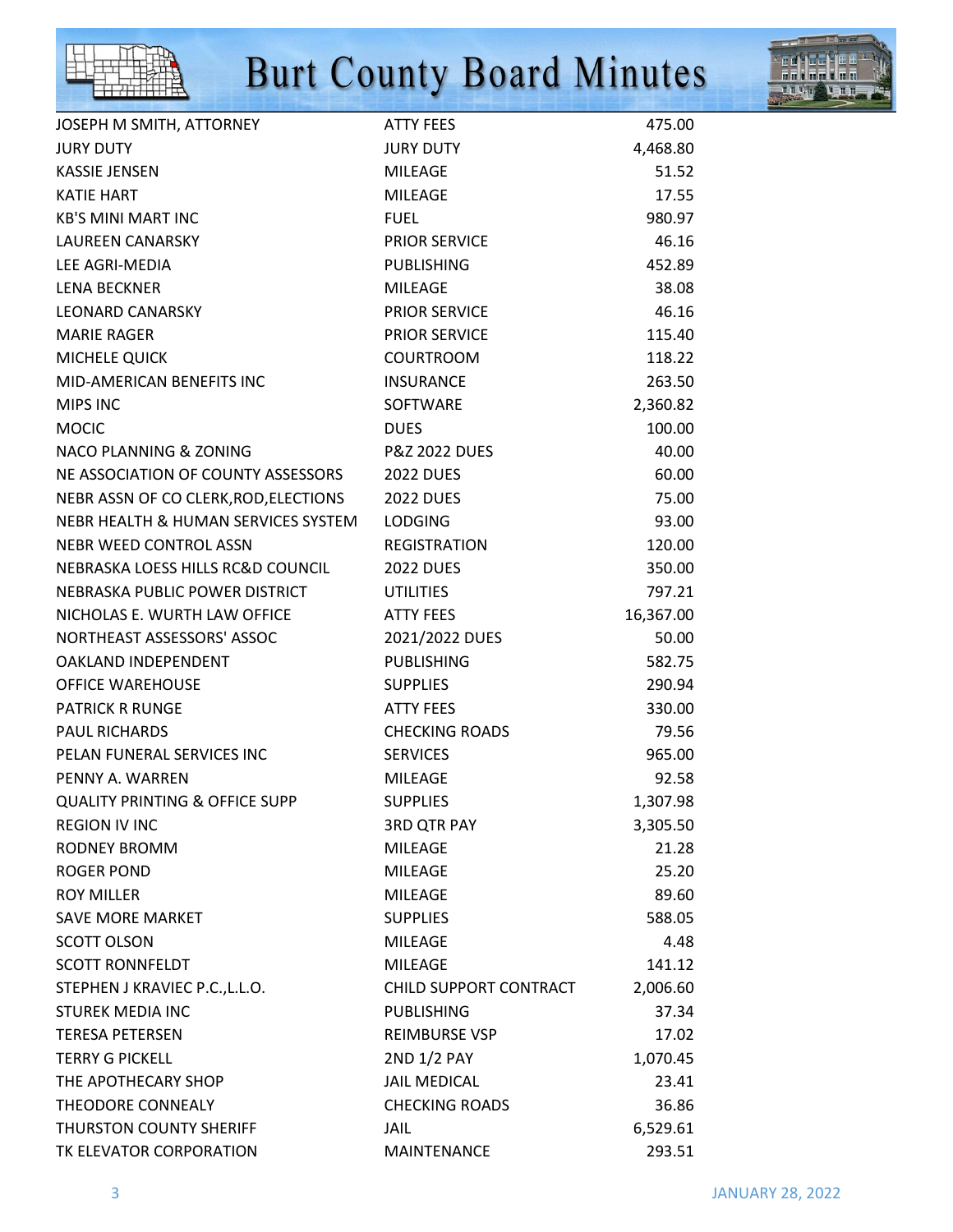



| <b>TONY MOSEMAN</b>                  | <b>MILEAGE</b>       | 57.79      |
|--------------------------------------|----------------------|------------|
| TRI-STATE COMMUNICATIONS INC         | <b>EQUIPMENT</b>     | 1,183.14   |
| <b>VERIZON WIRELESS</b>              | <b>CELL PHONES</b>   | 725.46     |
| VISUAL EDGE, COUNSEL                 | <b>COPIER</b>        | 45.76      |
| <b>WALLY LYDICK</b>                  | <b>MILEAGE</b>       | 34.16      |
| <b>WASHINGTON COUNTY CLERK</b>       | <b>QTR DUES</b>      | 4,961.50   |
| <b>WASHINGTON COUNTY SHERIFF</b>     | <b>JAIL FEES</b>     | 65.00      |
| <b>WELLS FARGO FINANCIAL SERVICE</b> | <b>COPIER</b>        | 60.22      |
| WS INSULATION SOLUTIONS              | <b>INSULATION</b>    | 1,262.25   |
| <b>ZELLE</b>                         | <b>CONTRACT</b>      | 3,000.00   |
| <b>ANDREW BRANIFF</b>                | <b>PARTS</b>         | 11.25      |
| <b>ANN CHYTKA</b>                    | <b>MILEAGE</b>       | 90.68      |
| <b>BLACKSTRAP</b>                    | <b>CHEMICAL</b>      | 2,830.00   |
| <b>BOMGAARS SUPPLY INC - ROAD</b>    | <b>SUPPLIES</b>      | 2,847.85   |
| <b>BRUMMOND COUNTRY DISPOSAL</b>     | <b>GARBAGE</b>       | 90.00      |
| <b>BUDDIES MINI MART, LLC</b>        | <b>FUEL</b>          | 506.14     |
| <b>CITY OF LYONS</b>                 | <b>UTILITIES</b>     | 209.28     |
| <b>CITY OF OAKLAND</b>               | <b>UTILITIES</b>     | 23.25      |
| COLONIAL RESEARCH CHEMICAL CORP      | <b>DEFROST</b>       | 146.70     |
| <b>CONNIE JUMP</b>                   | <b>PRIOR SERVICE</b> | 69.24      |
| <b>CORNHUSKER STATE INDUSTRIES</b>   | <b>SIGNS</b>         | 1,395.00   |
| <b>CUMING COUNTY INDUSTRIES</b>      | <b>PRODUCTS</b>      | 374.60     |
| D & M REPAIR                         | REPAIR/LABOR         | 20.88      |
| <b>FARMERS PRIDE</b>                 | <b>FUEL</b>          | 3,995.14   |
| FIRST NATIONAL BANK OF OMAHA ROADS   | <b>SUPPLIES</b>      | 121.67     |
| GARCIA CHICOINE ENTERPRISES, INC     | <b>GUARDRAIL</b>     | 12,318.23  |
| <b>GWORKS</b>                        | <b>ROADS TAB</b>     | 4,775.00   |
| HUSKER ENGINEERING                   | <b>STRUCTURES</b>    | 243,901.47 |
| <b>MARTIN MARIETTA</b>               | GRAVEL/BORROW        | 874.84     |
| MHC KENWORTH - OMAHA                 | <b>PARTS</b>         | 79.99      |
| MIDWEST SERVICE AND SALES CO         | SIGNS/PARTS          | 3,362.25   |
| MIDWEST SERVICE CO                   | <b>FUEL</b>          | 11,183.78  |
| MONROE TRUCK EQUIPMENT INC           | PARTS/FREIGHT        | 1,953.29   |
| NEBR ASSOC OF COUNTY ENGINEERS       | <b>REGISTRATION</b>  | 190.00     |
| NMC CAT RENTAL                       | <b>PARTS</b>         | 2,912.98   |
| NORTHEAST NEBR TELEPHONE CO          | <b>TELE SERVICE</b>  | 160.37     |
| NORTHEAST TRACTOR SALVAGE            | <b>PARTS</b>         | 61.66      |
| <b>RDO TRUCK CENTERS</b>             | PARTS/LABOR          | 553.82     |
| SAPP BROS PETROLEUM INC              | <b>FUEL</b>          | 1,186.78   |
| <b>SCOTT'S HARDWARE</b>              | <b>SUPPLIES</b>      | 74.47      |
| <b>SEALS &amp; SERVICE INC</b>       | PARTS/LABOR          | 4,139.74   |
| <b>SHAMBURG AUTO SUPPLY</b>          | <b>SUPPLIES</b>      | 267.73     |
| <b>STALP GRAVEL CO</b>               | <b>GRAVEL</b>        | 1,240.38   |
| STEINY'S GENERAL STORE               | SUPPLIES/PARTS       | 220.34     |
| <b>VERIZON CONNECT</b>               | <b>SERVICE PLAN</b>  | 420.94     |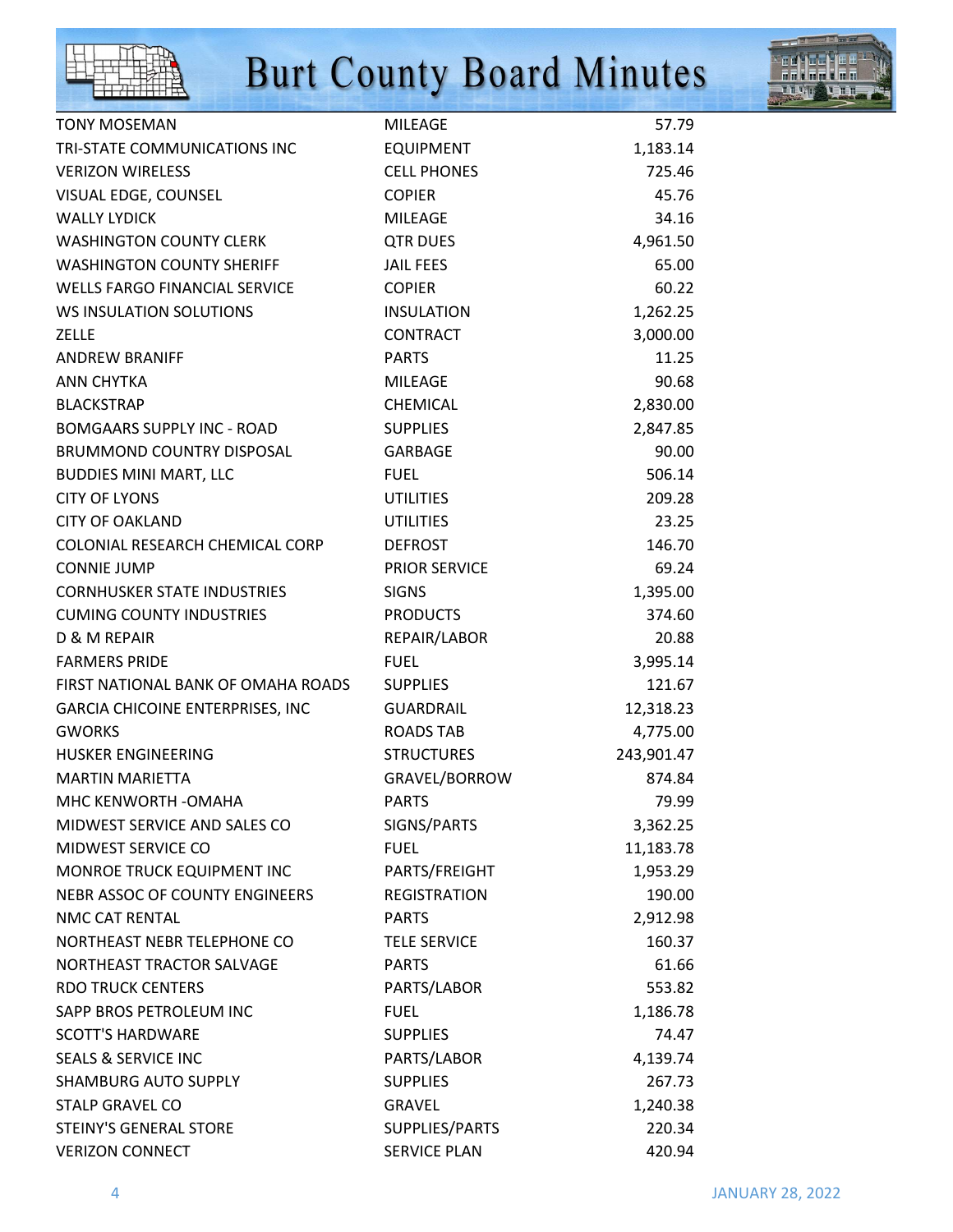

| <b>VILLAGE OF CRAIG</b>                | <b>UTILITIES</b>     | 68.00     |
|----------------------------------------|----------------------|-----------|
| <b>VILLAGE OF DECATUR</b>              | <b>UTILITIES</b>     | 48.14     |
| <b>WELDON PARTS OMAHA</b>              | <b>PARTS</b>         | 123.15    |
| <b>WPCI</b>                            | <b>TESTING</b>       | 28.25     |
| SWEDISH HERITAGE MUSEUM                | <b>GRANT</b>         | 650.00    |
| <b>REDTHREAD</b>                       | <b>PROMOTIONS</b>    | 1,250.00  |
| BURT COUNTY ECONOMIC DEV CORP          | 1/2 INVESTMENT       | 18,000.00 |
| CENTURYLINK (HARDWARE WARRANTY)        | <b>SERVICES</b>      | 5,872.76  |
| <b>AFLAC</b>                           | EMPE PD ADDL         | 390.91    |
| <b>BLUE CROSS &amp; BLUE SHIELD</b>    | <b>INSURANCE</b>     | 52,958.77 |
| DEARBORN LIFE INSURANCE COMPANY        | EMPE PD ADDL         | 1.31      |
| FIRST CONCORD BENEFITS GROUP LLC       | <b>EMPE PD ADDL</b>  | 344.83    |
| FIRST NAT'L BANK-NORTHEAST-EFPTS       | <b>FEDERAL TAXES</b> | 44,871.12 |
| <b>GLOBE LIFE LIBERTY NATIONAL DIV</b> | <b>EMPE PD ADDL</b>  | 814.33    |
| MANHATTAN LIFE ASSURANCE CO OF AMER    | <b>EMPE PD ADDL</b>  | 10.25     |
| MASSMUTUAL                             | <b>EMPE PD ADDL</b>  | 200.00    |
| NATIONWIDE RETIREMENT SOLUTIONS        | <b>EMPE PD ADDL</b>  | 550.00    |
| RETIREMENT PLANS DIV. OF AMERITAS      | RETIREMENT           | 21,762.49 |
| STATE TAX COMMISSIONER                 | <b>STATE TAXES</b>   | 6,905.97  |
| VISION SERVICE PLAN (CT)               | <b>VISION INS</b>    | 543.67    |
| WASHINGTON NATIONAL INSURANCE CO       | EMPE PD ADDL         | 16.15     |
| COLONIAL LIFE AND ACCIDENT INS CO      | EMPE PD ADDL         | 57.79     |
| NEBR CHILD SUPPORT PAYMENT CTR         | <b>CHILD SUPPORT</b> | 830.00    |

COMMUNICATION (2): (1) Feb. 2, 2022 the Selection Committee will be doing interviews for District 1 Supervisor position; this is an open meeting to be held in County Boardroom. (2) Lower Elk. NRD - Program Opportunities for Communities: applications due by March 11, 2022, info available in Clerk's Office; (a) Urban Conservation Assistance – to help with Erosion & Flooding Problems. (b) Rec Area Development – to help with acquisition of land & development for recreational purposes

 Connealy moved the Board recess at 9:50 AM for *Board of Equalization*, Webster seconded, motion passed with Ayes-5, Absent-2. The Burt County Board of Supervisors reconvened at 9:54 AM upon motion by Swanson, seconded by Pearson, with Ayes-5, Absent -2.

 A team from the Nebraska Department of Revenue, Property Assessment Division attended today's meeting to discuss a Report that was put out by them regarding the review of the assessment practices in Burt County. Team members present were: Ruth Sorensen, Property Tax Administrator; Sarah Scott, Field Manager; Debra Williams, Attorney; and Cyndy Hermsen, Field Staff. The team explained that Audit reviews are done the same in all 93 Nebraska Counties, they are here due to concerns of lack of uniform and effective assessment practices in Burt County. Sorensen explained that she has been working with the Burt County Assessor's office to make corrections back from the 2020 review and this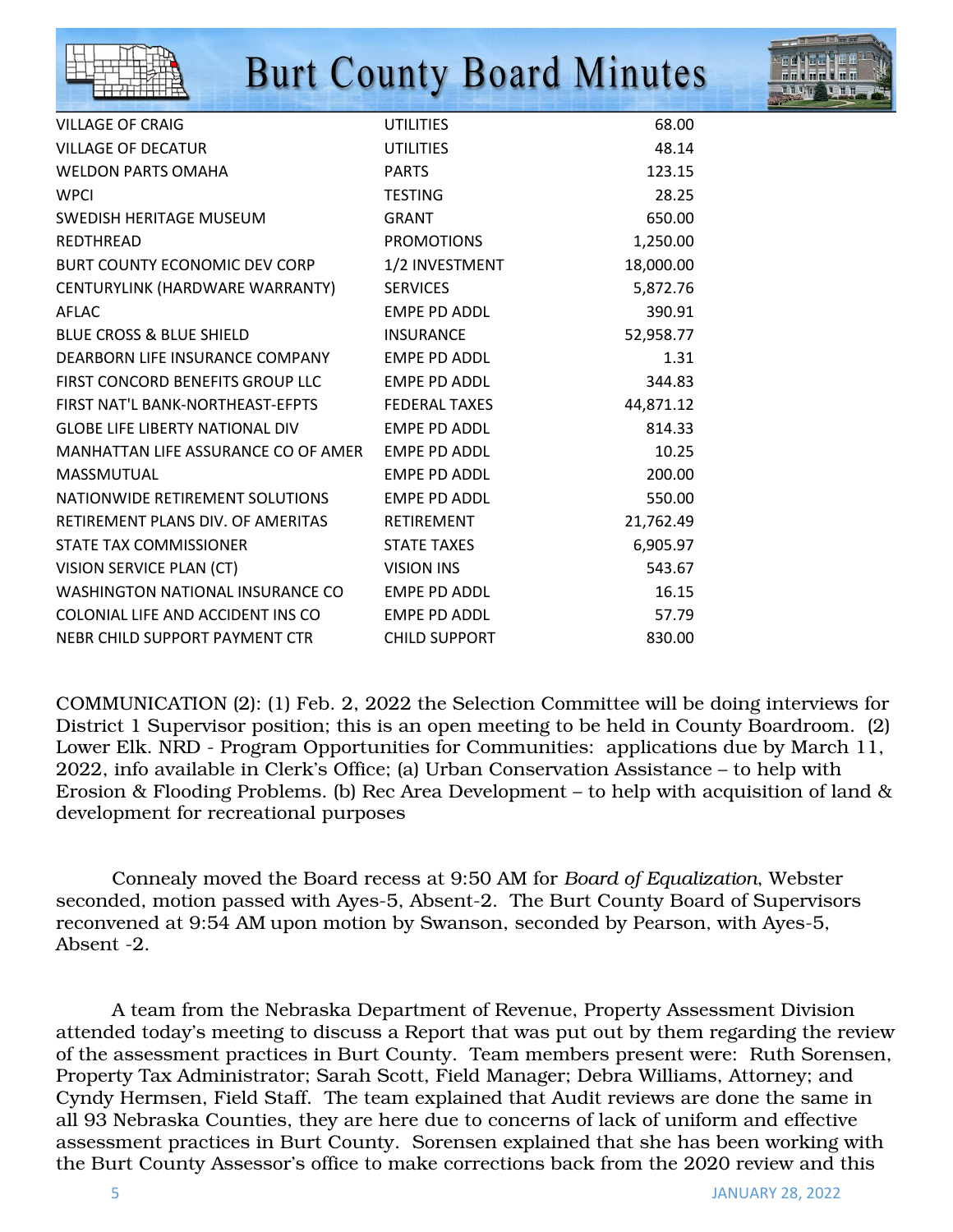

has continued on for the 2021 reviews; the department issued a report and corrective measures document dated January 6, 2022. The team explained the report and the corrective actions that they'd issued. Joni Renshaw, Burt County Assessor was present and responded to some of the concerns cited. Chairman Schold read a statement from the board citing the Burt County Board's concerns. Board member Pearson asked Ruth Sorensen if Burt County's Assessments are equal and fair at this time, Ruth responded 'no'. Pearson made a motion requesting a resignation from Joni Renshaw, Burt County Assessor; Swanson seconded the motion. Roll Call Vote: Ayes - Swanson, Pearson, Webster, Connealy and Schold. Nays – none. Absent – Richards and District 1. Later during the meeting County Attorney Talbot reported to the board that Renshaw had turned in a letter appointing Katie Hart as Co-Deputy Assessor and a statement of her resignation effective Jan. 28, 2022. Board member Connealy made a motion to accept Renshaw's resignation which included the appointment of Katie Hart as Co-Deputy Assessor; motion seconded by Webster. By Roll Call Vote: Ayes - Swanson, Pearson, Webster, Connealy and Schold. Nays – none. Absent – Richards and District 1. The board thanked Joni for her years of service to Burt County; she served as Burt County Assessor for 27 years and had worked in the office for 21 years prior to her election as the Official. Board member Pearson made a motion to appoint Katie Hart as temporary County Assessor, Swanson seconded the motion. By Roll Call Vote: Ayes - Swanson, Pearson, Webster, Connealy and Schold. Nays – none. Absent – Richards and District 1. Katie Hart accepted the temporary appointment.

2021 Burt County Weed Control Authority Activities and Information Report: Upon motion by Pearson, seconded by Connealy, the Board authorized Chairman Schold to sign the Report. By roll call vote: Ayes – Swanson, Pearson, Webster, Connealy and Schold. Nays – none. Absent – Richards and District 1.

Community Development Block Grant (**CDBG**) for Midwest Vet: upon motion by Connealy, seconded by Swanson, Chairman Schold signed a request for funds. By Roll Call Vote: Ayes - Swanson, Pearson, Webster, Connealy and Schold. Nays – none. Absent – Richards and District 1. After the State drops the funds into Burt County, claims will be issued as follows: \$731.25 to Northeast Nebr. Economic Development District for a portion of \$7,000.00 admin fees; \$100,643.54 to Midwest Vet Services for a portion of their \$340,000.00 grant.

 Zelle HR: contract ends January 31, 2022. It will renew monthly until the County sends in written request for a contract end date. No action was taken at this time.

*ROADS: Ann Chytka, Highway Superintendent (not present today)* 

*govdeals.com:* no action today; Chytka not present.

*Sandhills Solar project:* a CUP was previously approved on March 9, 2021 with some conditions. The conditions have been met; paperwork was placed on file with the Zoning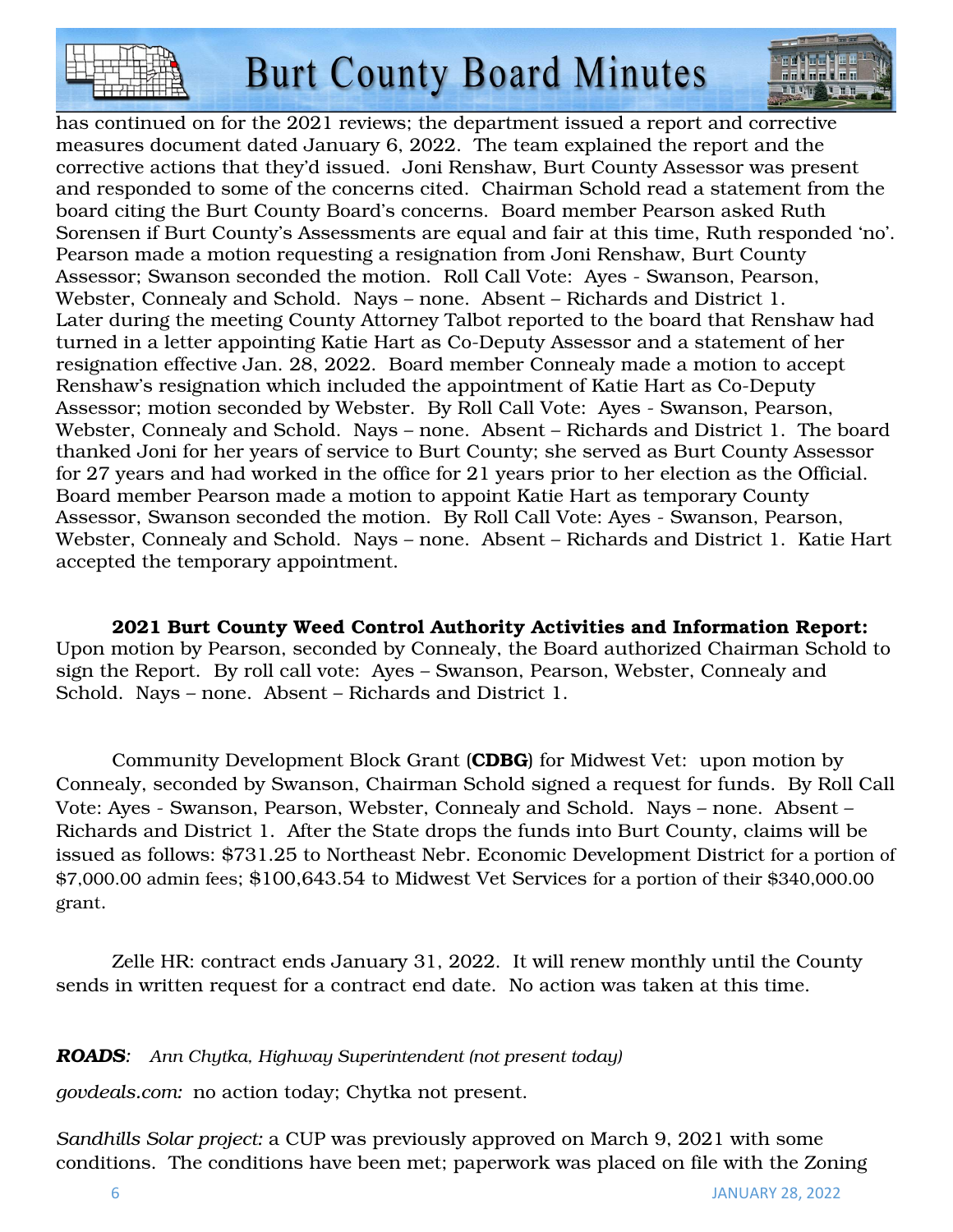



Administrator including a Road Agreement signed by Chairman Schold.

*Gravel Allotment Program:* Craig Township representative Don Wallace requested to discuss gravel allotment formulas with the Board; they have concerns of basing the allotments off of previous years 'useage'. Wallace explained their useage report may not reflect an useage due to reasons such as stockpiling, changing road/weather conditions from year to year, etc. He further explained that a changing formula makes it difficult to build a budget when allotment payments will be unknown and changing year to year. The board acknowledged his concerns and will make a request to the Road Superintendent Chytka to further discuss the allotment program with representative(s) from all Townships in order to come up with a formulation plan that would be agreeable for all parties.

Burt County Economic Development Commercial Demolition Grant application; the Burt County Economic Development board had reviewed the request and recommended their approval for the max funds of \$15,000.00. (Fund 0900) Reno Grant for Carson LLC to demolish buildings on Main Street Tekamah (L.1-2, Blk. 134); \$15,000.00 (max. grant funds amount) was approved upon motion by Connealy, seconded by Webster. By roll call vote: Ayes – 5. Nays – 0. Absent (2) – Richards and District 1. Motion passed.

*Emergency Manager position:* A committee of three (Swanson, Richards, Pearson) reported to the board that Kenneth Bang, a current Sheriff's Deputy employee has expressed interest in filling the position on a part-time basis if the board was willing to hire a full-time assistant for him; Audra Connealy has agreed to do this, Audra is she currently working as a full-time roads secretary. The board instructed the committee to proceed with negotiations for wages and the details of the job sharing; they'll report the details worked out at the next meeting. No action was taken to fill the position.

*Public Comment*: Bill Price, 1615 CoRd. 10, (a) shared two handouts; one about shadow flicker and one about wind rights for non-participating land owners. (b) commented that he feels that when the board looks at setting regulations for distance between wind turbines, they should use the same unit of measurements throughout the language in the County's regulations.

 There being no further business to come before the Board at this time, the meeting adjourned upon motions by Pearson and Connealy at 11:35 A.M. Next Meeting: Wednesday, February 9, 2022 @ 9:00 A.M. in the Courtroom, 3rd floor.

| ATTEST: SARAH J. FREIDEL | DAVID SCHOLD, CHAIRMAN           | <b>BURT</b> |
|--------------------------|----------------------------------|-------------|
| <b>COUNTY CLERK</b>      | BURT COUNTY BOARD OF SUPERVISORS |             |